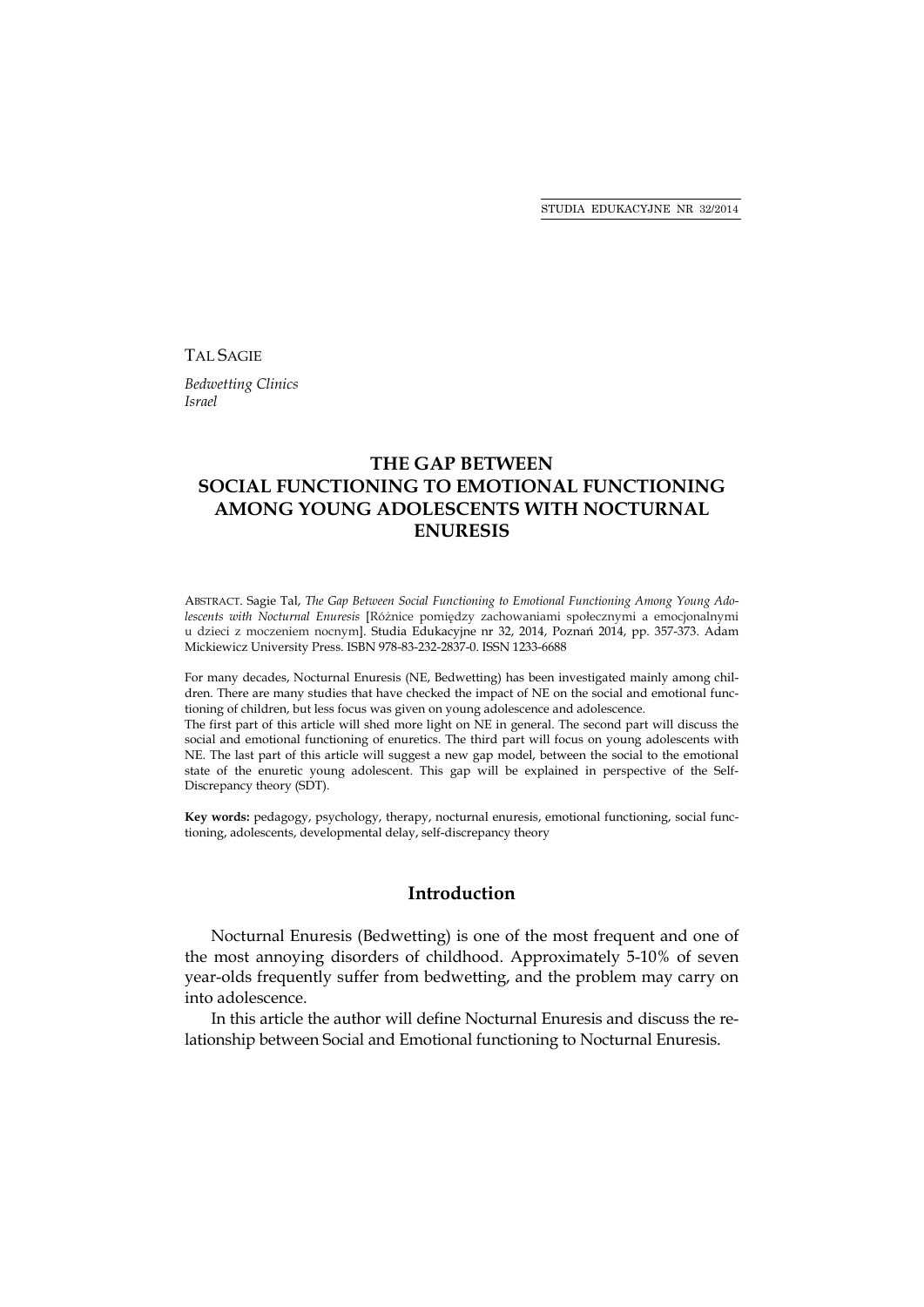In the last part of this article the author will try and explain his assumption regarding the gap that exist between the enuretic youngster's actual self to his ideal self; during his childhood, the enuretic child might not consider his bedwetting as an issue. However, as age progress, there is a possibility that the enuretic young adolescence would relate to his functioning as abnormal. The youngster could understand that he is different compared to his peer group and this insight could lead to a major gap between the child's current social status that could be good to his personal secret. In other words, there could be a gap between the child's actual self (real self) to the ideal self. This gap might lead to emotional issues and later on affect the social status. In order to explain this assumption, the author chooses to use the "Self discrepancy theory."1

### **Enuresis: a common issue among children and adolescents**

Nocturnal Enuresis (NE, Bedwetting) is a common and upsetting experience for children and their parents.2 Even though enuresis is considered to be one of the most common disorders among children, unfortunately many professionals and researchers do not consider it as a major issue and usually believe that most children will 'grow out of it' naturally. Therefore, in the first part of this article, I will gather main facts about enuresis, discuss different types of enuresis and try to get a better understanding about the etiology and consequences of such a disorder.

The Diagnostic and Statistical Manual for Mental Disorders<sup>3</sup> uses the term Enuresis for the repeated voiding of urine into bed or clothing, occurring at least twice a week, for at least three consecutive months, in children over five years of age in the absence of congenital or acquired defects of the central nervous system. Nocturnal Enuresis (NE) refers to bedwetting during asleep. Nocturnal Enuresis is classified into two different groups:

– The first, **Monosymptomatic NE** (MNE), refers to bedwetting occurring without any incontinence during the day or urological symptoms.4 It

<sup>1</sup> E.T. Higgins, *Self Discrepancy: A Theory Relating Self and Affect*, Psychological Review, 1987, 94, 3, p. 319-314.

<sup>2</sup> R.J. Butler, *Night wetting in children: Psychological aspects,* Journal of Child Psychology and Psychiatry and Allied Disciplines, 1998, 39(4), p. 453-463; J. Collier et al., *An investigation of the impact of nocturnal enuresis on children's self-concept*, Scandinavian Journal of Urology and Nephrology, 2001, 36(3), p. 204-208.

<sup>3</sup> DSM-IV: American Psychiatric Association, 1995, p. 118-119.

<sup>4</sup> R.J. Butler, P. Holland, *The three systems: A conceptual way of understanding nocturnal enuresis*, Scandinavian Journal of Urology and Nephrology, 2000, 34(4), p. 270-277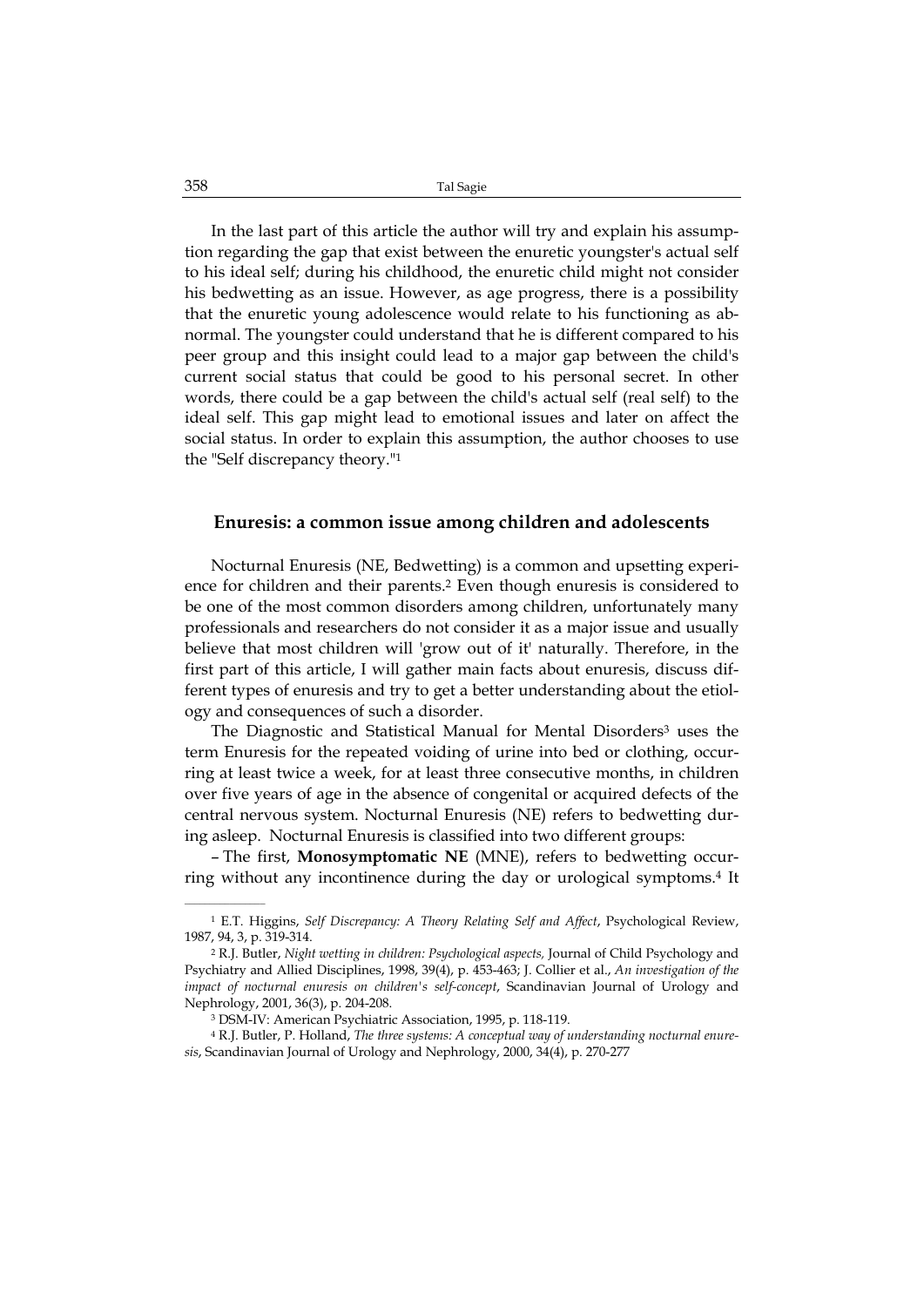might be an explanation of a normal void going on at an inappropriate and socially unacceptable time and place.<sup>5</sup>

– In contrast, **Non**-**Monosymptomatic NE** is associated with day-time indicators of bladder dysfunction, such as urgency or toileting frequency.<sup>6</sup>

In addition, Nocturnal Enuresis is classified to Primary Enuresis and Secondary Enuresis. Primary Enuresis is diagnosed when the child never achieved bladder control for longer than six months. Secondary Enuresis is diagnosed when the Enuretic child had a relapse after being toilet trained for more than six months.7 While trying to characterize primary and secondary NE, Fergusson<sup>8</sup> suggested that children with primary nocturnal enuresis may display minor maturational delay while those with secondary nocturnal enuresis likely to be associated with a more psychogenic etiology. Some researchers found that primary enuresis is frequently linked with a family history of bedwetting as secondary enuresis is more associated with social factors.9

Nocturnal enuresis is one of the most prevalent of all childhood problems.10 It is estimated that there are between five to seven million children in the United States suffering from nocturnal enuresis<sup>11</sup> and approximately three-quarters of a million enuretic children over seven years suffering in the United Kingdom.12 Different epidemiology studies show different figures regarding the distribution of nocturnal enuresis. From one report, the researchers found that approximately 15-22% of boys and 7-15% of girls wet the bed at seven years of age, with nearly 3% wetting more than twice a week.13 A survey of children in the United States, reported higher prevalence rates of 33% at 5 years, 18% at 8 years, 7% at 11 years, and 0.7%at 17

<sup>5</sup> J.D. Van Gool et al., *Subtypes in monosymptomatic nocturnal enuresis*, II., Scandinavian Journal of Urology and Nephrology, 1999, 202, p. 8-11.

<sup>6</sup> C.K. Yeung, H.N. Chiu, F.K. Sit, *Bladder dysfunction in children with refractory mono symptomatic primary nocturnal enuresis*, Journal of Urology, 1999, 162, p. 1049-1054; C.K. Yeung et al., *Reduction in nocturnal functional bladder capacity is a common factor in the pathogenesis of refractory nocturnal enuresis*, BJU International, 2002, 90(3), p. 302-307.

<sup>7</sup> DSM-IV: American Psychiatric Association, 1995, p. 118-119.

<sup>8</sup> D.M. Fergusson, L.J. Horwood, F.T. Shannon, *Secondary enuresis in a birth cohort of New Zealand children*, Paediatric and Perinatal Epidemiology, 1990, 4(1), p. 53-63.

<sup>9</sup> D.M. Fergusson, L.J. Horwood, *Nocturnal Enuresis and behavioral-problems in adolescence – A 15 year longitudinal study,* Pediatrics, 1994, 95(2), p. 243-243.

<sup>10</sup> T. Nevéus et al., *Depth of sleep and sleep habits among enuretic and incontinent children*, Acta Paediatrica, 1999, 88, p. 748-752.

<sup>11</sup> K. Miller, *Concomitant nonpharmacologic therapy in the treatment of primary nocturnal enuresis*, Special Edition: Treatment of childhood enuresis. Clinical Pediatrics, 1993, July, p. 32-37.

<sup>12</sup> R.J. Butler, *Nocturnal enuresis: The child 's experience*, Oxford 1994.

<sup>13</sup> R.J. Butler, J. Golding, K. Northstone, *Nocturnal enuresis at 7.5 years old: Prevalence and analysis of clinical signs*, BJU International, 2005, 96, p. 404–410.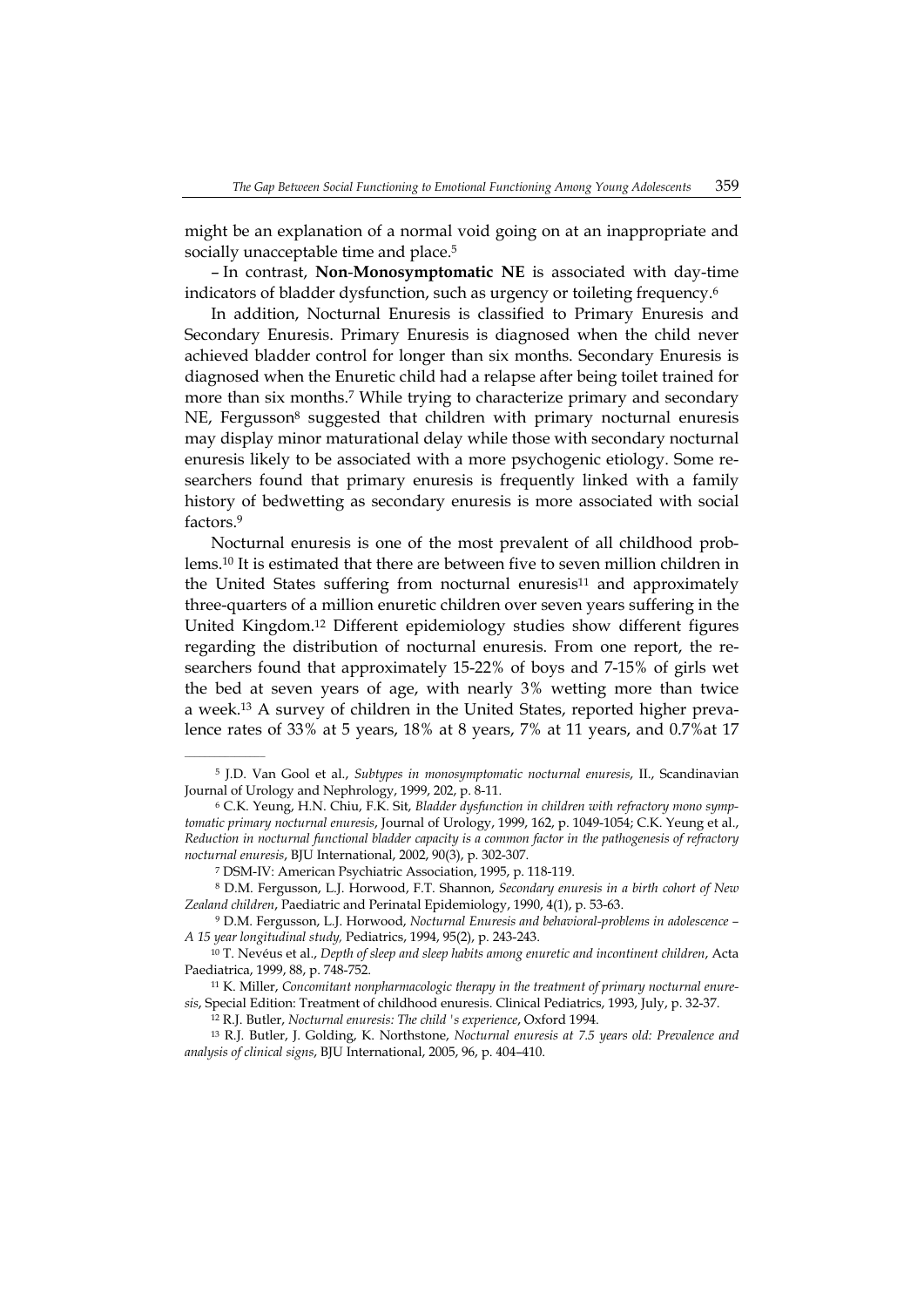years.14 Other research show reduced rates of enuresis; Weintraub and her colleagues use data showing that at the age of 5 years, just 3-7% are experiencing enuresis and this reduces significantly as age progress<sup>15</sup>.

The etiology of enuresis is well-researched. There is more than one etiology and usually the etiology would be influenced from the discipline the researcher comes from. One of the preferential models, suggest that nocturnal enuresis is Genetic.16 Jarvelin et al.17, showed that enuresis runs in families, with a reported risk of the order of 77% where both parents themselves were enuretic. Psychosocially factors can also cause nocturnal enuresis. Disrupting experiences for the child in the early years appear to enhance the exposure to nocturnal enuresis. Traumatic events, that the child is exposed to, such as parents separation or divorce<sup>18</sup> during a sensitive phase in the development of bladder control (around the age two to three years), have been found to be correlated to the later development of nocturnal enuresis. This has been referred to as the "interrupted learning theory."<sup>19</sup> Other contributing factors that can cause nocturnal enuresis are inferior living conditions, emotional issues, separation from siblings, and adaptation to new family structures and possibly step-parents.20 From the physiological aspect, nocturnal enuresis is sometimes explained as bladder instability, a lack of arginine vasopressin release, inability to awake from sleep to a full bladder or to a combination of the three.21 Deep sleep is one of the characteristics that are subjectively reported by enuretic children's parents that find it almost impossible to wake their child up.22

By now, we understand that Nocturnal Enuresis, is a very common and distressing disorder among children. In the further part of the article I will

<sup>14</sup> R.S. Byrd et al., *Bed-wetting in US children: epidemiology and related behaviour problems*, Pediatrics, 1996, 98, p. 414-419.

<sup>15</sup> Y. Weintraub et al., *Enuresis – an unattended comorbidity of childhood obesity*, International Journal of Obesity, 2013, 37(1), p. 75-8.

<sup>16</sup> H. Bakwin, *Enuresis in twins*, American Journal of Disease in Childhood, 1971, 121, p. 222-225.

<sup>17</sup> M.R. Jarvelin et al., *Enuresis in seven year old children*, Acta Paediatrica Scandinavica, 1988, 77, p. 148-153.

<sup>18</sup> M.R. Jarvelin et al., *Aetiological and precipitating factors for childhood enuresis*, Acta Paediatrica Scandinavica, 1991, 80, p. 361-369.

<sup>19</sup> R.J. Butler, *Night wetting in children: Psychological aspects,* Journal of Child Psychology and Psychiatry and Allied Disciplines, 1998, 39(4), p. 453-463.

<sup>20</sup> A.C. Houts, *Nocturnal enuresis as a biobehavioural problem*, Behavior Therapy, 1991, 22, p. 133-151.

<sup>21</sup> T. Nevéus, *Nocturnal enuresis-theoretic background and practical guidelines*, Pediatric Nephrology, 2011, 26(8), p. 1207-1214.

<sup>22</sup> T. Nevéus et al., *Depth of sleep and sleep habits*.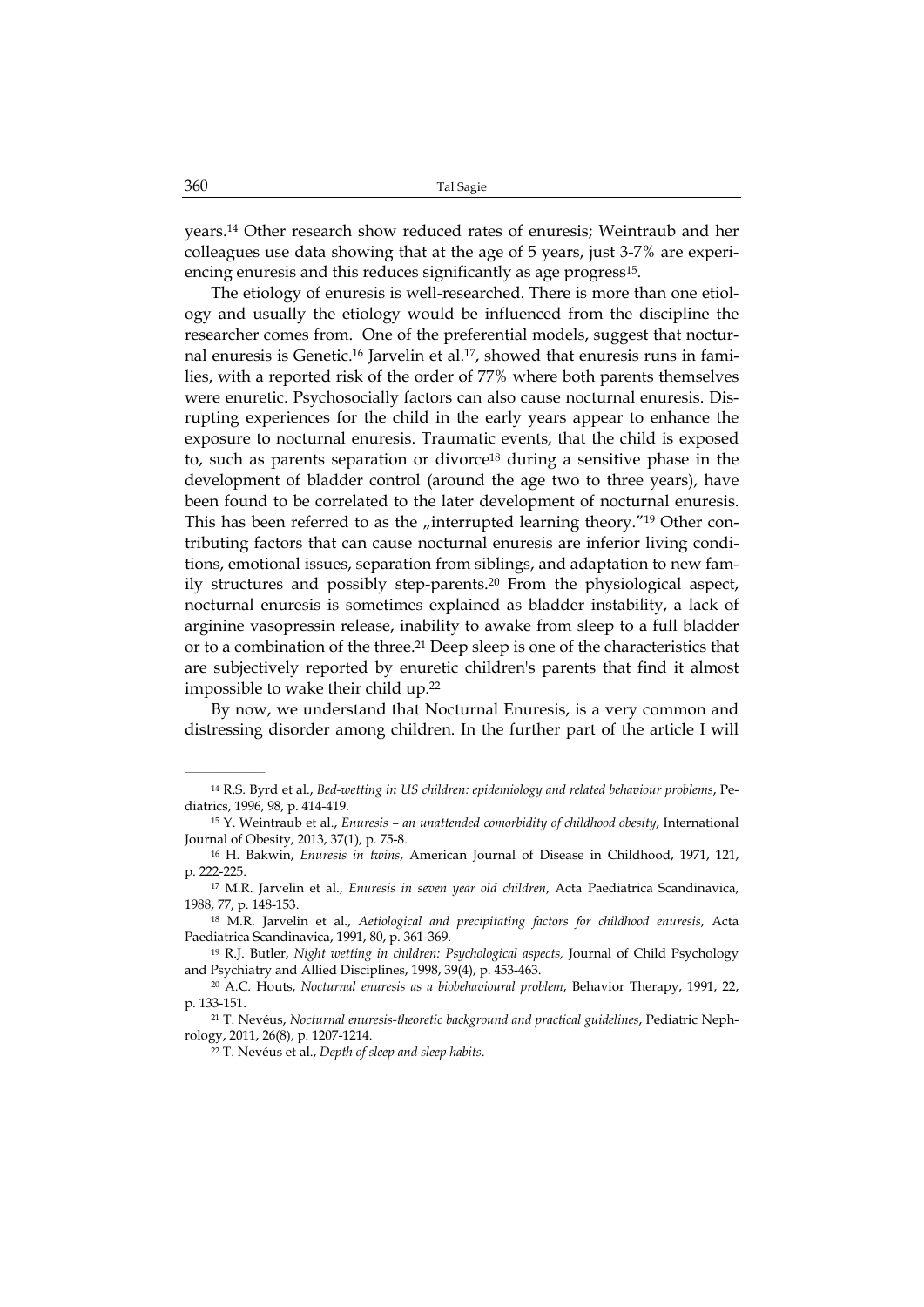focus on one of the many effects of Nocturnal Enuresis – The social and emotional functioning of bedwetters.

# **The relationship between Social and Emotional functioning and Nocturnal Enuresis**

The relationship between Nocturnal Enuresis and social and emotional functioning has been studied for several decades. In some of the studies, enuretic children found to be in the normal range, having no emotional, social or behavioral problems.23 Four decades ago, Baker24 found no difference in psychological impact, between children with nocturnal enuresis and matched non enuretic controls. One decade later, a few researchers found that children with nocturnal enuresis appear emotionally normal as a group, falling within the normal range on self-report measures of social and emotional adjustment.25 On the anxiety scale, it was found that children with nocturnal enuresis were within the normal range.26

In other studies, enuretic children were found to be with significant increase in psychological difficulties compared with their non-enuretic peers.27 Some of the later studies, also found that psychological problems among children who wet the bed do not differ significantly from non Enuretic children.28 As shown, there are a few researchers that have claimed through the years, that nocturnal enuresis has no effect on social and emotional functioning but they are minority.

However, there is a growing literature investigating whether enuretic children experience more psychological issues compared with non enuretic

<sup>23</sup> B.L. Baker, *Symptom treatment and symptom substitution in enuresis*, Journal Abnorm Psychology, 1969, 74, p. 42-9; S. Wille, I. Anveden, *Social and behavioural perspectives in enuretics, former enuretics and non-enuretic controls*, Acta Paediatrica, 1995, 84, p. 37-40.

<sup>24</sup> B.L. Baker, *Symptom treatment*.

<sup>25</sup> W. Wagner et al., *A controlled comparison of two treatments for nocturnal enuresis*, Journal of Paediatrics, 1982, 101, p. 302-307; M.E. Moffatt, C. Kato, I.B. Pless, *Improvements in self-concept after treatment of nocturnal enuresis: randomized controlled trial*, Journal of Pediatrics, 1987, 110(4), p. 647-652.

<sup>26</sup> W. Wagner et al., *A controlled comparison*.

<sup>27</sup> R.J. Butler, *Combination therapy for nocturnal enuresis*, Scandinavian Journal of Urology and Nephrology, 2001, 35(5), p. 364-369; C. Joinson et al., *Psychological problems in children with bedwetting and combined (day and night) wetting: A UK population-based study*, Journal of Pediatric Psychology, 2007, 32(5), p. 605-616.

<sup>28</sup> J.C. Robinson et al., *Self-construing in children with primary mono-symptomatic nocturnal enuresis: An investigation of three measures*, Scandinavian Journal of Urology and Nephrology, 2003, 37, p. 124-128.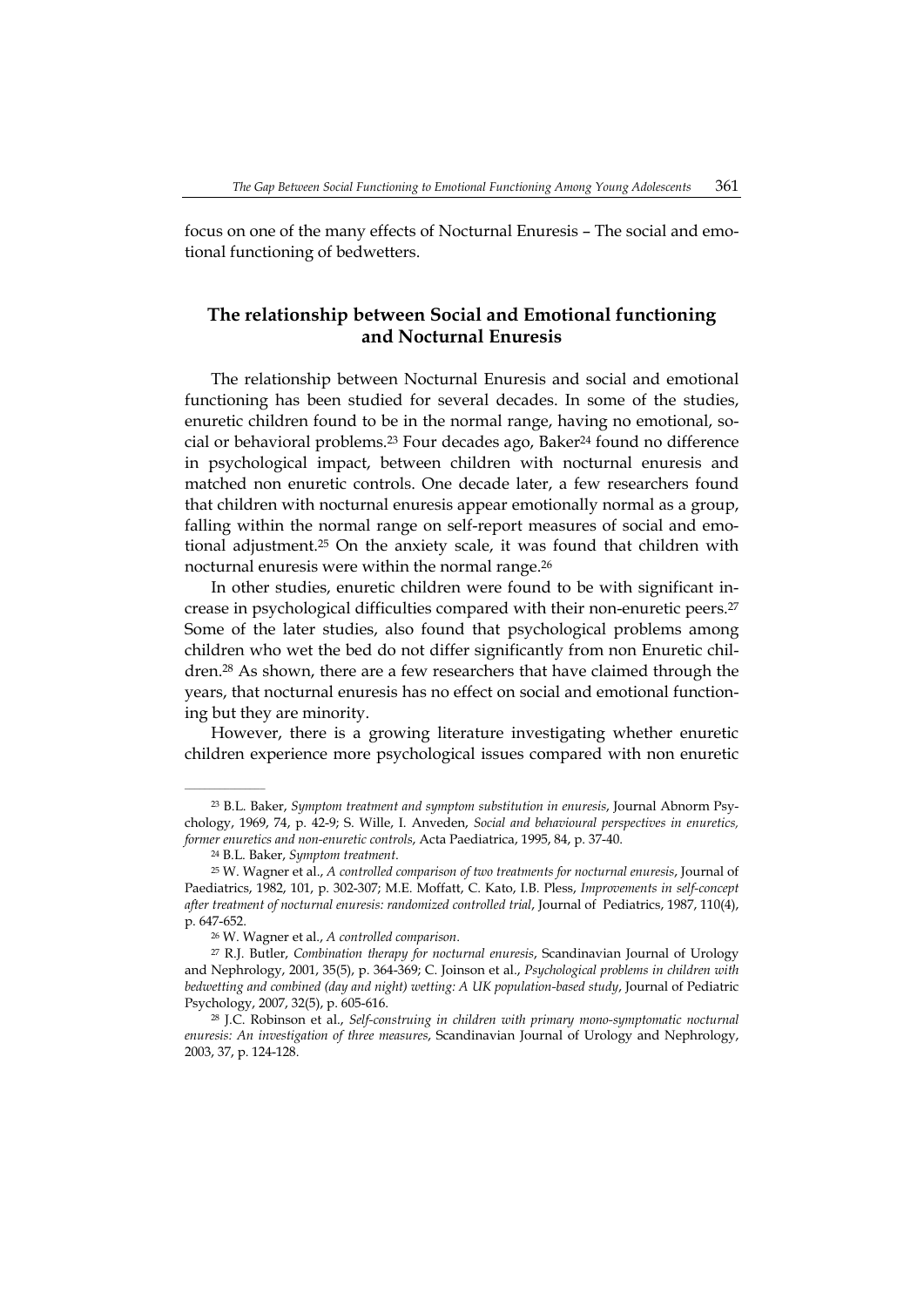children. Numbers of studies have found evidence for increased levels of psychological and social problems among enuretic children compared to non enuretics, with more internalizing and externalizing problems.29

Qualitatively based investigations have shown that Nocturnal Enuresis can prove a stressful and confusing problem for children, with social withdrawal, guilt, a sense of difference from others and defenselessness to victimization.<sup>30</sup> In his research, Butler and his colleagues<sup>31</sup> investigated fifty five children in an open-ended investigation trying to explore their perception of being a bed wetter. The most frequently expressed psychological implication concerned the social ramifications. Typical experiences of the enuretic child included being teased, feeling unable to share his bedwetting issue to anyone, cannot have friends to sleep over, or stay for the night at a friend's house, avoiding trips which involve an overnight stay and being uneasy with siblings who make threats to tell their friends about the Bedwetting issue. Overall the outcome of having nocturnal enuresis appeared to be a sense of social difference and isolation. Frequent bedwetting may cause difficulties in the relationship between parents and their children, with the child losing confidence, having difficulty in making or keeping friends, and underachieving at school.32

Bedwetting without doubt disrupts the child's everyday activity. They complain about having to shower or bath every morning, feel cold on waking, have a bedroom which tends to have an unpleasant odor, make sure they keep friends out of their room, have to change their own bed, and sometimes believe they should avoid going to sleep.<sup>33</sup>

From his large British group of more than 8000 children at 9 years of age, 20 years later Butler34 found that there are clear indications that bedwetting is perceived from the child's perspective as a serious and upsetting event to deal with. Bedwetting was found to be the eighth most highly endorsed difficulty, being rated only below a few problematic social events and educational issues. Bedwetting was seen as more difficult than physical sickness, psychological distress, antisocial behavior or displeasure with outward show. In another research, it was found that enuretic children consider bed-

<sup>29</sup> C. Joinson et al., *Psychological problems*.

<sup>30</sup> R.J. Butler, *Nocturnal enuresis*.

<sup>31</sup> R.J. Butler, E.J. Redfern, W. Forsythe, *The child's construing of nocturnal enuresis and the prediction of effectiveness using pretreatment variables*, Journal of Child Psychology and Psychiatry, 1990, 31, p. 447.

<sup>32</sup> T. Wolańczyk et al., *Attitudes of enuretic children towards their illness*, Acta Paediatrica, 2002, 91(7), p. 844-848.

<sup>33</sup> R.J. Butler, *Combination therapy*.

<sup>34</sup> C. Joinson et al., *Psychological problems*.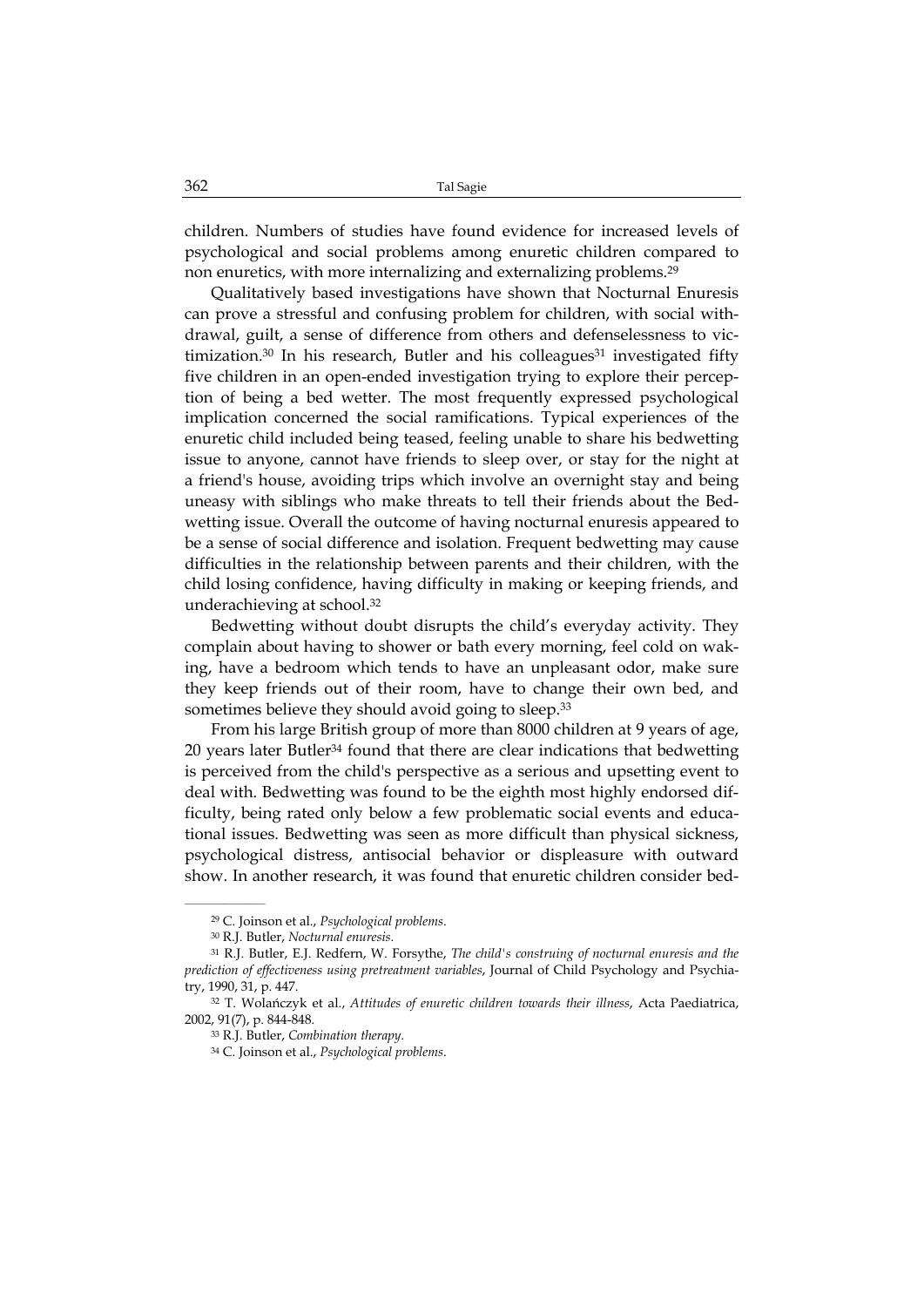wetting the third most distressing life event after divorce and parental fights as non-enuretic controls showed much less importance to bedwetting, by considering it less severe than an event such as wearing glasses.35

Fergusson<sup>36</sup> suggested that enuretic children may have an increased risk for psychiatric symptoms. He also suggests in his study, that the association between enuresis and anxiety may continue until the age of fifteen.

Enuretic children and their families could be in an increased risk for psychosocial problems. Enuresis might be a stressor for the whole family.37 Social factors related with enuresis such as not meeting the expectations of parents could lead the enuretic child to experience a feeling of failure, resulting in lower self-esteem.38

Butler39 defines the structure of self as a multidimensional and hierarchal. The individual describes the self through verbalized self-representations across a number of domains such as appearance, social behavior and sporting competence. Self-image can be considered to be a descriptive aspect of self (how a child thinks about him or herself), that is the characteristics, attributes and qualities by which the self is identified. Self-esteem however, indicates an evaluative aspect (how a child feels about him or herself) where individuals judge themselves along dimensions considered by that person to be important.40 One of the difficulties with research on self-concept has been the obscure description and interchangeability of terminology, leading both to concepts such as self-image and self-esteem being used synonymously.41

There is a belief that children with nocturnal enuresis experience a loss of self-esteem<sup>42</sup>. They suffer from low self-esteem as long as they continue to wet their beds. Self-esteem is an important psychological variable given the relationship between low self-esteem and later mental health problems. In their research, J. Collier and his colleagues<sup>43</sup> revealed a few interesting findings regarding the impact of nocturnal enuresis on children's self-concept. He found that as the frequency of bedwetting gets higher, the greater nega-

<sup>35</sup> N.M. Van Tijen, A.P. Messer, Z. Namdar, *Percieved stress of nocturnal enuresis in childhood*, British Journal of Urology, 1998, 81 Suppl 3(6), p. 98-99.

<sup>36</sup> D.M. Fergusson, L.J. Horwood, *Nocturnal Enuresis and behavioral-problems in adolescence – A 15 year longitudinal study,* Pediatrics, 1994, 95(2), p. 243-243.

<sup>37</sup> N.M. Van Tijen, A.P. Messer, Z. Namdar, *Percieved stress*.

<sup>38</sup> T. Wolańczyk et al., *Attitudes of enuretic children*.

<sup>39</sup> R.J. Butler, *Combination therapy*.

<sup>40</sup> J. Collier et al., *An investigation*.

<sup>41</sup> R.J. Butler, *Combination therapy*.

<sup>42</sup> B. Hägglöf, O. Andrén, E. Bergström et al., *Self-esteem before and after treatment in children with nocturnal enuresis and urinary incontinence*, Scandinavian Journal of Urology and Nephrology, 1997, 183, p. 79-82.

<sup>43</sup> J. Collier et al., *An investigation*.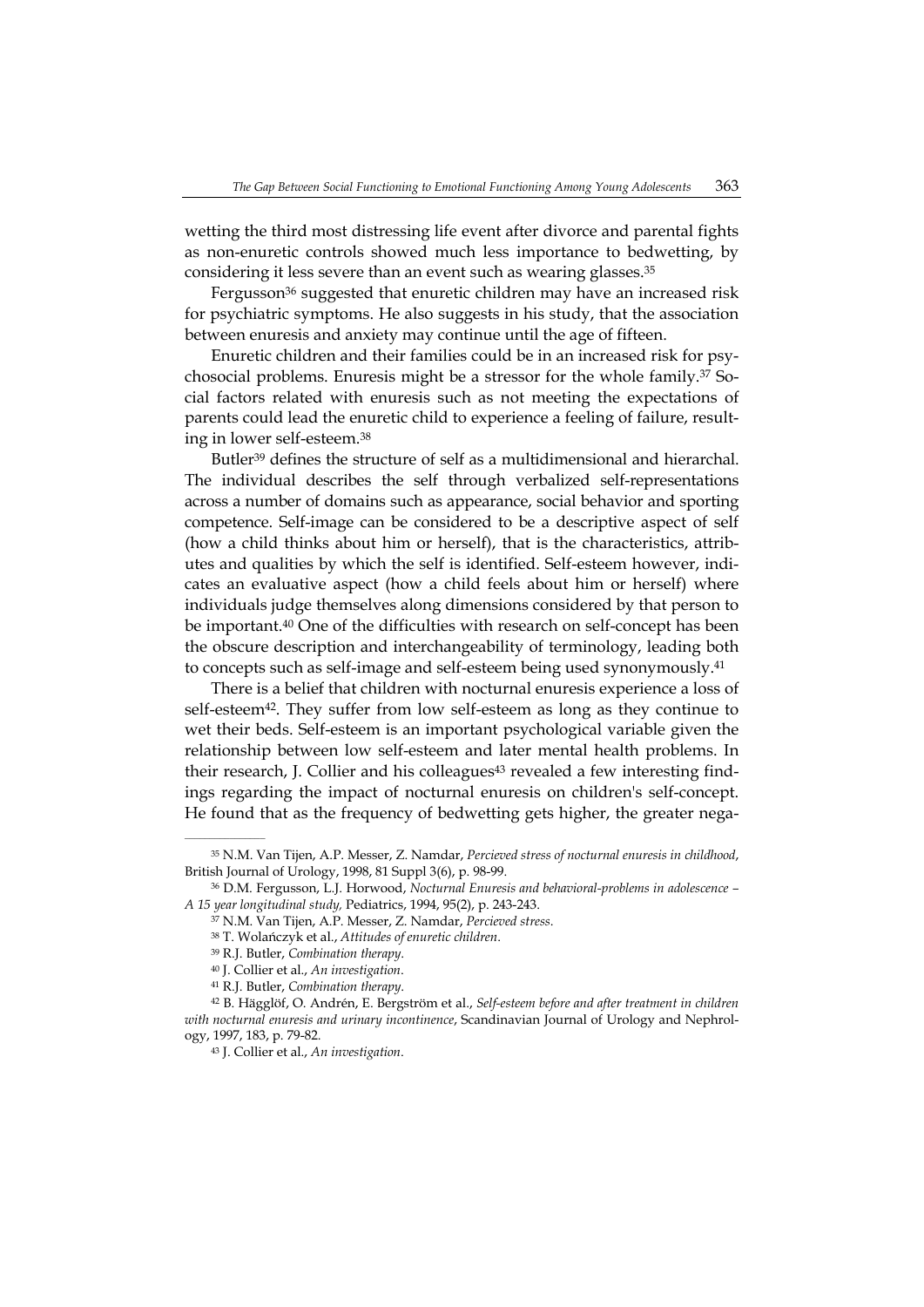tive view of self is perhaps expected. Regarding the gender, he found that girls with nocturnal enuresis usually had a more positive self-image than boys about themselves. Amongst enuretic children, the most vulnerable in terms of self-image were male and those with primary enuresis and also the children that had suffered from high frequency enuresis. It was also found, that if enuresis continues into later ages, these children are likely to become increasingly sensitive to the social ramifications of the problem.

Children that suffer from nocturnal enuresis can experience loss of selfesteem, humiliation and social isolation. All of these experiences can increase the risk for emotional and behavioral problems.44

We have discussed here the impacts of Nocturnal Enuresis in general on social and emotional functioning. Let us try and distinguish between two types of Nocturnal Enuresis.

Shaffer45 claims that secondary enuresis is associated with a series of psychosocial factors, specifically family stresses and these or similar factors are known to be associated with increased risk of behavioral problems in adolescence.

A longitudinal study in New Zealand, showed that enuretic children with secondary enuresis, had higher rates of psychiatric symptoms and behavioral problems at ages eleven and thirteen but these findings were not significant at the age of fifteen.<sup>46</sup> Other studies did not find significant findings that relates secondary enuresis to behavior problems.47 No differences were found in behavioral problems between children suffering from primary nocturnal enuresis to those suffering from secondary nocturnal enuresis.48 Nevertheless, it may be that enuretic children with secondary nature, will experience more dryness and therefore develop a more positive selfimage compared to children with primary nature.<sup>49</sup>

Most studies mentioned here, have related to enuretic children. Even though there is a lack of research on this subject, from my clinical experi-

<sup>44</sup> S. Wille, *Nocturnal enuresis: sleep disturbance and behavioral patterns*, Acta Paediatrica, 1994, 83, p. 772-774.

<sup>45</sup> D. Shaffer, *Enuresis*, [in:] *Child and Adolescent Psychiatry: Modern Approaches*, eds. M. Rutter, L. Herso, London 1985, p. 465-481.

<sup>46</sup> M. Feehan et al., *A 6 yr follow up of childhood enuresis: prevalence in adolescence and consequences for mental health*, Journal Pediatry Health Care, 1990, 26, p. 75-79.

<sup>47</sup> D. Shaffer, A. Gardner, B. Hedge, *Behaviour and bladder disturbance in enuretic children: A rational classification of a common disorder*, Developmental Medicine and Child Neurology, 1984, 26, p. 781-792.

<sup>48</sup> D.M. Fergusson, L.J. Horwood, *Nocturnal Enuresis and behavioral-problems in adolescence – A 15 year longitudinal study,* Pediatrics, 1994, 95(2), p. 243-243.

<sup>49</sup> C. Joinson et al., *Psychological problems*.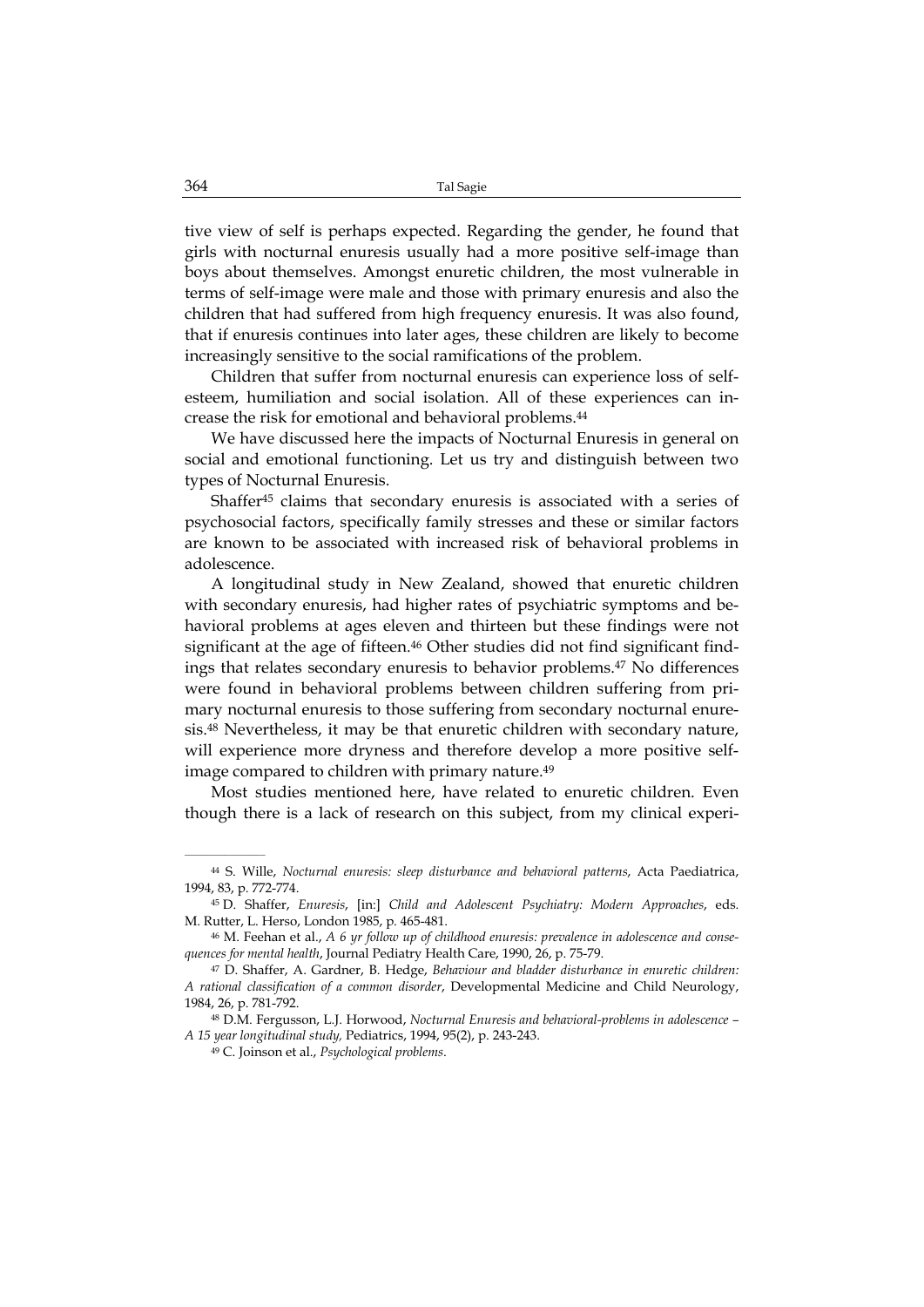ence, I assume that impacts of Nocturnal Enuresis on young adolescents would be much more severe compared to enuretic children.

## **Young adolescence with Enuresis**

As stressed earlier, some children suffering from enuresis could be affected negatively by that and some could not.

As some of the researches indicated, during his childhood, the enuretic child might not consider his bedwetting as an issue and might not experience more psychological difficulties compared to his non-enuretic peers.<sup>50</sup>

Butler<sup>51</sup> (2001), reported that many children who attend clinic give an impression of an outward indifference to their bedwetting. These enuretic children try to reflect themselves as normal persons. Wille<sup>52</sup>, claims that in general children with nocturnal enuresis refer to themselves equally to nonbedwetting children. They display similar social and behavioral traits as their peers. However, for children with constant bedwetting, it is a real issue. Some of the enuretic children will try to deny the problem in the same way they may seek to prevent their 'secret' revealed outside of the clinic. Other enuretic children, specifically those which are suffering for years from the problem, underestimate the impact of the bedwetting in order to protect themselves from the possible disappointment of another failed treatment.53

One might assume that as age progress, bedwetting becomes a major issue, and contrary to enuretic children, enuretic adolescents might be exposed to negative social and emotional issues.

For adolescence, nocturnal enuresis becomes an embarrassing and perplexing experience with feelings of guilt and shame, avoidance of social activities, a sense of difference from others, victimization and a loss of selfesteem.54

Enuretic children who do not control there bladder before the age of ten years show significant increases in conduct problems, anxiety/withdrawal and attention deficit behaviors.55 The risk for these adolescents is highest in

<sup>50</sup> B.L. Baker, *Symptom treatment*; W. Wagner et al., *A controlled comparison*; M.E. Moffatt, C. Kato, I.B. Pless, *Improvements in self-concept after treatment*; J.C. Robinson et al., *Self-construing in children*.

<sup>51</sup> R.J. Butler, *Nocturnal enuresis*.

<sup>52</sup> S. Wille, *Nocturnal enuresis*.

<sup>53</sup> R.J. Butler, *Nocturnal enuresis*.

<sup>54</sup> Ibidem.

<sup>55</sup> D.M. Fergusson, L.J. Horwood, *Nocturnal Enuresis*.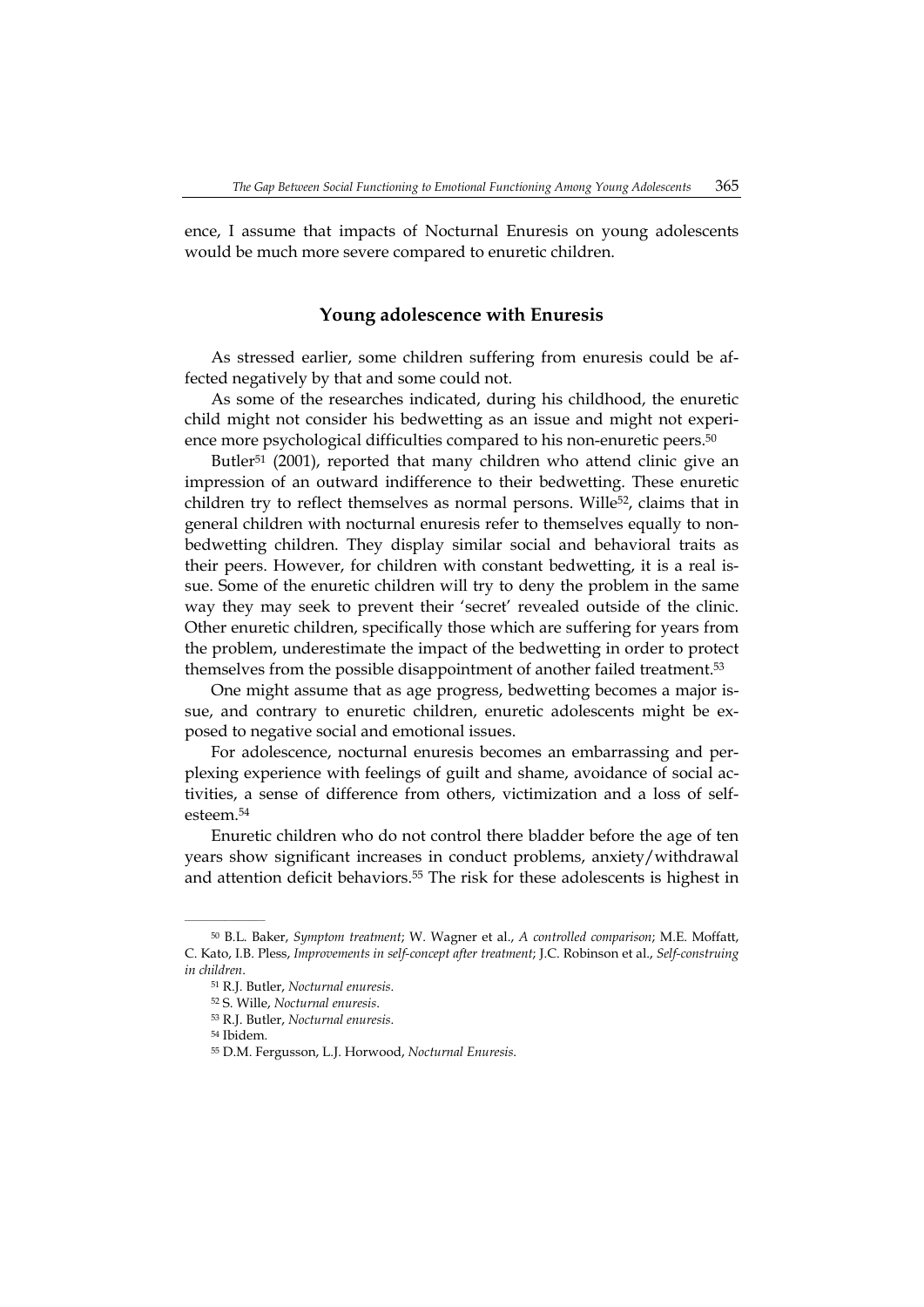children who wet their beds every night<sup>56</sup>, and are more likely to be at risk of suicidal behavior.57 One of the explanations for all these issues can be explained by Collier and his colleagues who suggested that as children get older, they tend to judge their own image in a more conservative way.58

Feehan et al.<sup>59</sup> claim that children who were diagnosed with secondary nocturnal enuresis could be at high risk for psychiatric symptoms during young adolescence.

As the enuretic child ages, he tends to show hesitation going to sleepovers, feels that his bedwetting issue is an awful experience that has significant negative influence on his life.<sup>60</sup>

In his Study, Butler<sup>61</sup> found that enuretic children, even at a young age, interpreted bedwetting as a social phenomenon. Children use to interpret bedwetting more as a social problem, rather than as a health problem. As they mature, bedwetting begins to carry social implications. Therefore, when adolescence with enuresis were asked about the implications of their problem, the lack of ability to take part in social activities with their peers, such as an overnight at a friend's house, were ranked to be the most annoying. Butler suggests that even children at the age of nine years, are well aware to the social difficulties involved when suffering from bedwetting.

Enuresis is not a typical issue among young adolescence. Even though some researchers consider bedwetting to have a significant negative impact on the child's social and emotional functioning.62

Some research results show that the enuretic child could develop a normal life during childhood.63 From the authors clinical experience, the enuretic child is still at an age that he is not invited yet to sleep overs, in some cases the parents don't reflect any negative feelings about his bedwetting incidents. Hence, the enuretic child can develop normal social life and probably he will not experience any emotional issues due to his bedwetting issue. Since the bedwetting issue is invisible, there is a possibility that he will not feel different compared to his peers. As age progress, the young adolescence will start to feel that something is wrong with him. He realizes that he

<sup>56</sup> T. Nevéus, *Nocturnal enuresis-theoretic background*.

<sup>57</sup> X. Liu, Z. Sun in: T.M. Hyde et al., *Enuresis as a premorbid developmental marker of schizophrenia*, Brain, 2008, 131, 9, p. 2489-2498.

<sup>58</sup> J. Collier, et al., *An investigation*.

<sup>59</sup> M. Feehan et al., *A 6 yr follow up of childhood enuresis*.

<sup>60</sup> C.K. Yeung et al., *Reduction in nocturnal functional bladder capacity*.

<sup>61</sup> C. Joinson et al., *Psychological problems*.

<sup>62</sup> Ibidem.

<sup>63</sup> R.J. Butler, *Nocturnal enuresis*.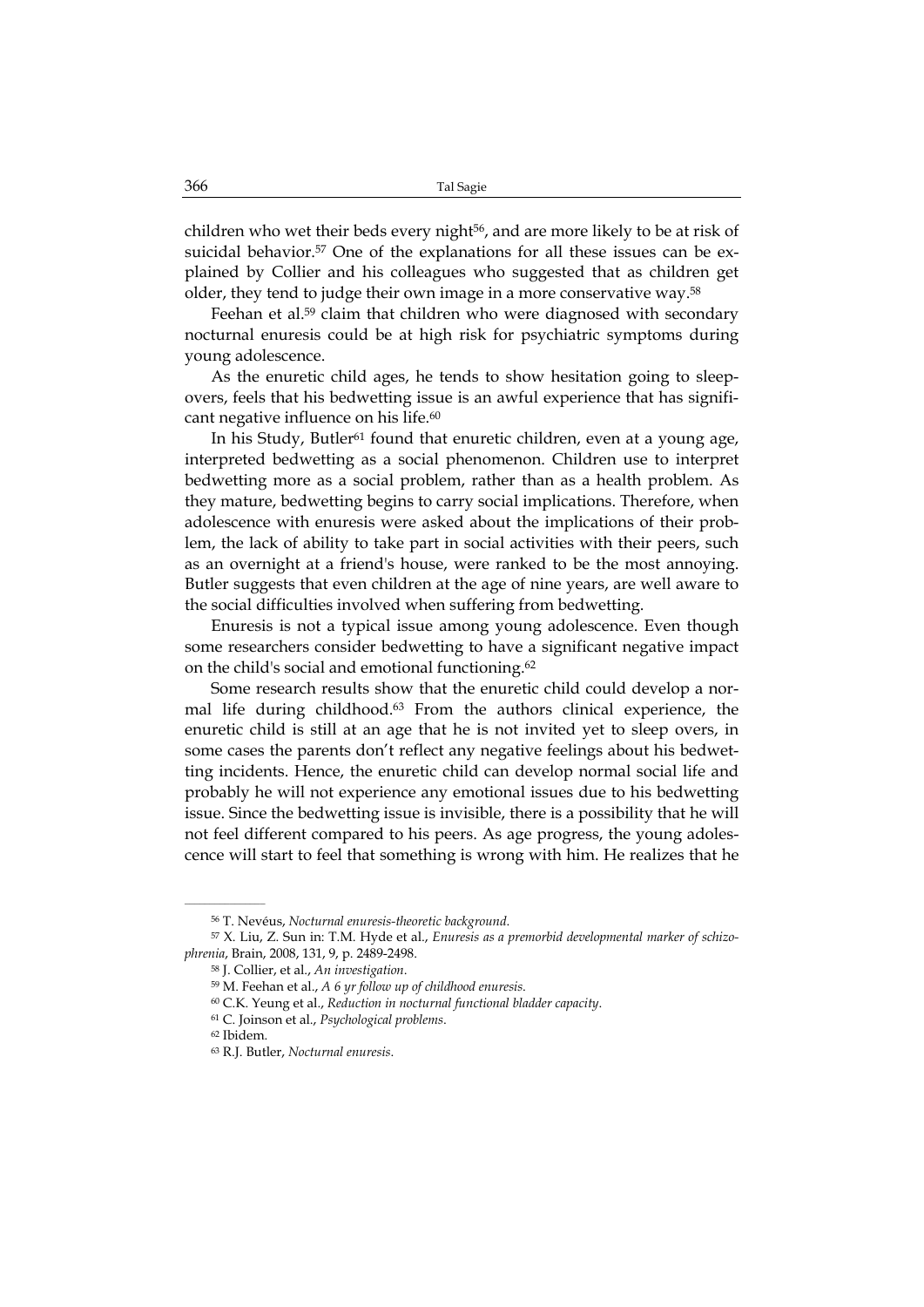can't accept invitations to sleep overs at friend's houses<sup>64</sup>, could be insulted by younger siblings that are already dry or get a negative approach from his parents. The youngster understands that he is different than his peers and this insight could lead to a major gap between the child's current social status to how he relates to his self.

In other words, there could be a gap between the child's beliefs about himself (the way he sees himself) to the way he want to ideally be. This gap might lead to emotional issues and later on affect the social status as well. The author relates to this gap as the "Enuresis emotional and social gap model" (See fig. 1).



Fig. 1. Enuresis emotional and social gap model

The best way in my opinion to illustrate the burden of nocturnal enuresis during young adolescence and to stress this gap, is to use the following story quoted from a teenager's testimonial shared on a blog:

*"…When I was a young kid, I really didn't see that it was anything out of the ordinary – I suppose I just assumed that everyone wet the bed…"*. This statement shows that during childhood, enuresis could be seen as a natural thing having no negative effect on the child.

<sup>64</sup> C.K. Yeung et al., *Reduction in nocturnal functional bladder capacity*.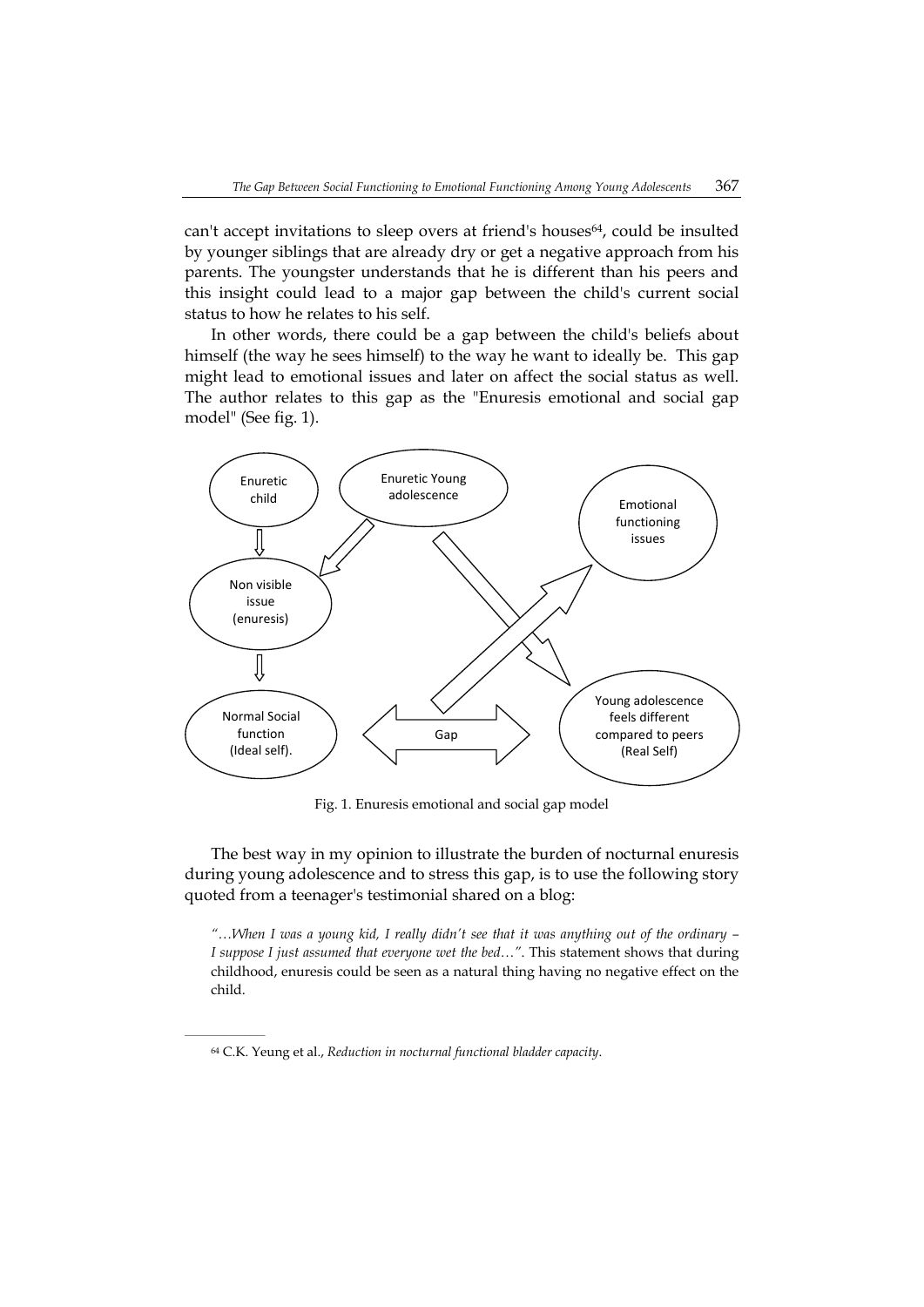*"…but obviously as I got older I realized that wasn't the case and for a while I was very angry about still wetting the bed…but I became very worried that somehow all my friends would know, even though there was no way they could find out. By the time I started at high school I was getting feeling very low about it all – I was convinced that I was the only teenager in the world still wetting the bed...Dealing with a wet bed is no fun, and I had many disrupted nights…".* In this part of the testimonial we could see the different approach after turning into adulthood. The enuretic adolescent feels that he is different from his peer group and starts having concerns about the possibility that someone would find out about his problem.

*"…It was especially worse on school nights of course…One of the biggest issues is the stigma surrounding bedwetting, which doesn't exist with other conditions… However I would never even consider talking about bedwetting, and up until very recently only people within my family knew. Getting rid of this sort of stigma would be such a huge improvement – if it was easier to talk about it and know that people wouldn't make any sort of fuss then I wouldn't have missed out on so many things, sleepovers, school trips etc." Connor, 16 yo*  (ericuk.wordpress.com, 2013)

The last part of the testimonial emphasis the enormous social and emotional issue enuresis is causing the adolescent. There seems to be a gap between his beliefs about himself during his childhood, which might help him to develop a normal social life, to his feeling of difference while turning into adolescence.

In order to explain this assumption, the author choose to use the "Self discrepancy theory".65

# **Social and Emotional functioning of adolescents in perspective of Self-Discrepancy Theory (SDT)**

Self-discrepancy theory (SDT)<sup>66</sup> is based on gaps or inconsistencies in a person's life. SDT has a few purposes:

1. Differentiate between different distresses certain people experience.

2. Find a correlation between different discrepancies to different psychological states.

3. Try understanding in a better way the discomfort one may feel while experiencing a specific discrepancy.

SDT suggests two cognitive dimensions: "domains of the self and standpoints on the self". **Domains of the self**: 1. The actual self – reflects the beliefs of yourself or someone else about the attributes you possess. 2. The

<sup>65</sup> E.T. Higgins, *Self Discrepancy*.

<sup>66</sup> Ibidem.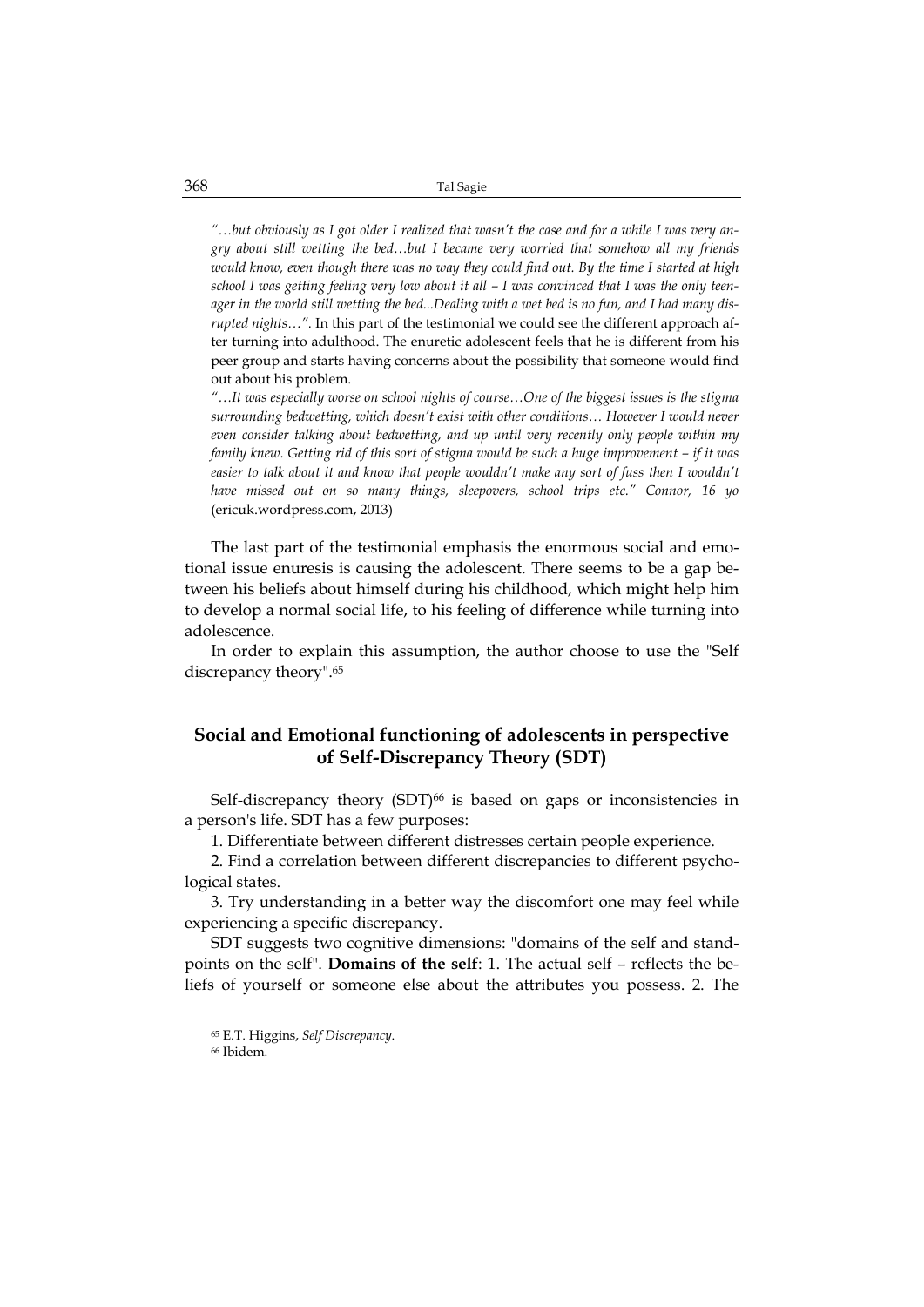ideal self – reflect the beliefs of yourself or someone about what you should ideally be (what I wish to be). 3. The ought self – reflects the beliefs of yourself or someone about what you should actually do (the obligation that I should take).

One of the classical examples for the difference between the ideal self and the ought self has to do with the "women's role" in the world. Many women wish to have a successful career (the ideal self) as other individuals will believe that they should be a "stay at home mother" (ought self).<sup>67</sup>

**Standpoints of the self**: in order to differentiate between different domains of the self, it's important to check the perspective involved or in other words – who is the person that is holding beliefs about myself? There are two options: a. my "personal standpoint" or b. standpoint of a "significant other" (family, peer). For instance, there could be a gap between what I believe I should be to what a significant other would believe I should be.

SDT theory tries to explain how different discrepancies cause different emotional distress. Higgins considers two main discrepancies:

Actual: Ideal (A:I) discrepancy – there is an inconsistence between one's actual beliefs about himself to what he thinks he should possess. Higgins claims that Actual: Ideal (A-I) discrepancies refer to one's difficulty of achieving personal goals and wishes. He assumes that A-I discrepancies would be related to feelings of sadness, depression and disappointment. Actual:Ought (A:O) – there is an inconsistence between one's actual beliefs about himself to what he thinks he is obligated to be. Actual: Ought (A-O) discrepancies refer to the conflict between ones' feeling that he can't fulfill his obligations. He assumes that A-O discrepancies would be related to feelings of anxiety and fear.

SDT theory might be useful to explain what an enuretic adolescent is experiencing.

I assume that the young adolescent with enuresis is experiencing two major discrepancies: the first one would be the Actual: Ideal discrepancy; the youngster feels that there is a gap between his current bedwetting issue to his will to be dry. He might feel disappointed and depressed from the fact that he is not capable of controlling his own body.

The second discrepancy would be the Actual:Ought discrepancy; on specific occasions when the youngster is invited to sleep overs with peers, he might be terrified from the possibility that his secret might be revealed. There would be in this cases a major gap between his current bedwetting issue to what society (in this case the peer group) might think of him in case he would have an incident. This might result in anxiety and fear.

<sup>67</sup> Ibidem.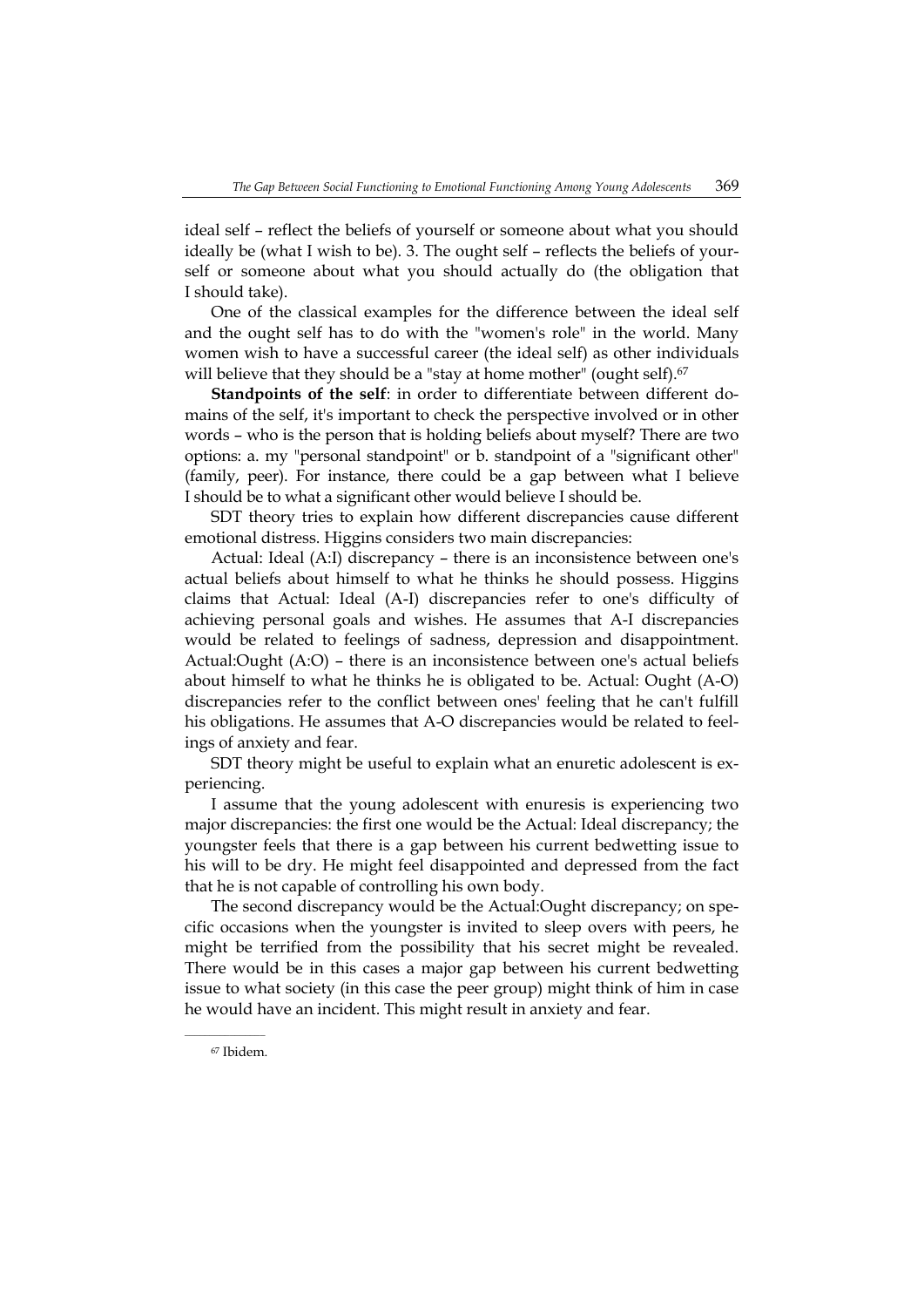Heron  $\&$  Smyth<sup>68</sup> (2013) try to connect different situations that one could experience to different types of emotional states. They defined two main situations: 1. Absence of positive results (actual or expected), which is linked with depression related emotions (e.g., unhappiness, displeasure); and 2. Attendance of negative results (actual or expected), which is linked with anxiety related emotions (e.g., horror, danger, tenseness). Heron and Smith show by using data from six decades ago, that psychological states are a function of the combination between the nature of external events and individual's interpretations of those events. They also explain this point by using more updated studies that there could be different interpretations to the same event by different people.

Both discrepancies might yield major emotional issues. The youngster on one hand could have a successful social life that till this point was not threatened. As Butler<sup>69</sup> found in his research, as a child, the enuretic could feel and reflect indifference compared to his peers. At the transition phase to young adolescent (approximately at the age of 10) the youngster would feel that his social status might be fragile. He starts to realize at this stage that his bedwetting issue might cause loss of friendships and damage his social status. As Yeung indicates, the youngster will have major negative social and emotional implications caused by his bedwetting issue<sup>70</sup>. In order to deal with it, the youngster will do everything to avoid sleep overs. This might lower the levels of anxiety but amplify the Actual: Ideal discrepancy. In other words, dealing with different strategies to reduce the A:O discrepancy might yield in increasing the A:I discrepancy.

Another important factor that could have a major influence on these discrepancies would be parents approach to the bedwetting issue. It is important to distinguish between the parents role to the peers role. Unlike the peers, parents are aware of the problem. In many cases, they try to help their child to deal with it. If the parents would reflect negative approach to their child, I would assume that the A:O discrepancies would be more severe. If the parents would reflect supportive approach, I would assume that it might sublimate the discrepancy. Even in cases where the parents try to offer their help, it might still aggravate the A:O discrepancy since the bedwetter can interpret his parents efforts in helping him as a expecting him to be dry.

<sup>68</sup> K. Heron et al., *Assessing body image in young children: A preliminary study of gender, age, and racial differences*, SAGE Open, 2013.

<sup>69</sup> R.J. Butler, *Nocturnal enuresis*.

<sup>70</sup> C.K. Yeung et al., *Reduction in nocturnal functional bladder capacity*.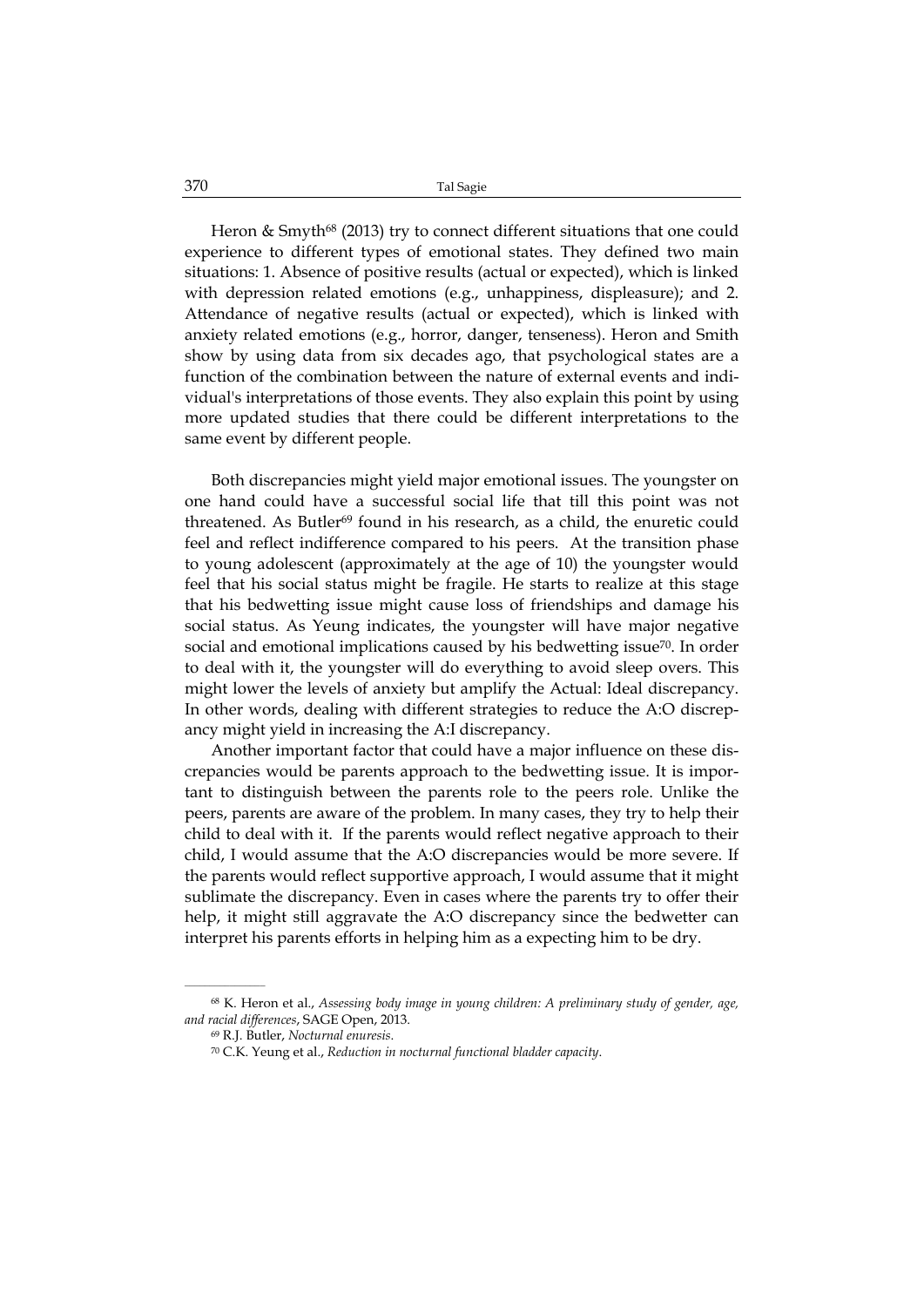Sharing my experience from the clinical field, I have seen countless cases in which the young adolescence expressed enormous concern while preparing himself to sleep overs. This is very common before summer camps when a few weeks of sleep overs are a very threatening scenario. In addition, they show hopelessness regarding their issue.

## **Conclusion**

We can understand by now that enuresis is a stressful disorder that could have major negative implications on the adolescent social and emotional functioning.

The SDT theory explains the gap that could evolve when an enuretic child enters adolescence and still suffers from bedwetting. In my opinion, this gap could explain these social and emotional issues.

The gap that was demonstrated sheds light on the importance of addressing this problem as early as possible. This is the reason it is extremely important to check this gap empirically in a future research.

#### **BIBLIOGRAPHY**

- American Psychiatric Association, *Diagnostic and statistical manual of mental disorders: DSM IV* (4th ed.), American Psychiatry Press, Washington DC 1995.
- Baker B.L., *Symptom treatment and symptom substitution in enuresis*, Journal Abnorm Psychology, 1969, 74.
- Bakwin H., *Enuresis in twins*, American Journal of Disease in Childhood, 1971, 121.

Butler R.J., *Nocturnal enuresis: The child 's experience*, Butterworth Heineman, Oxford 1994.

- Butler R.J., *Night wetting in children: Psychological aspects,* Journal of Child Psychology and Psychiatry and Allied Disciplines, 1998, 39(4).
- Butler R.J., *Combination therapy for nocturnal enuresis*, Scandinavian Journal of Urology and Nephrology, 2001, 35(5).
- Butler R.J., Golding J., Northstone K., *Nocturnal enuresis at 7.5 years old: Prevalence and analysis of clinical signs*, BJU International, 2005, 96.
- Butler R.J., Holland P., *The three systems: A conceptual way of understanding nocturnal enuresis*, Scandinavian Journal of Urology and Nephrology, 2000, 34(4).
- Butler R.J., Redfern E.J., Forsythe W., *The child's construing of nocturnal enuresis and the prediction of effectiveness using pretreatment variables*, Journal of Child Psychology and Psychiatry, 1990, 31.
- Byrd R.S., Weitzman M., Lanphear N.E., Auinger P., *Bed-wetting in US children: epidemiology and related behaviour problems*, Pediatrics, 1996, 98.
- Collier J., et al., *An investigation of the impact of nocturnal enuresis on children's self-concept*, Scandinavian Journal of Urology and Nephrology, 2001, 36(3).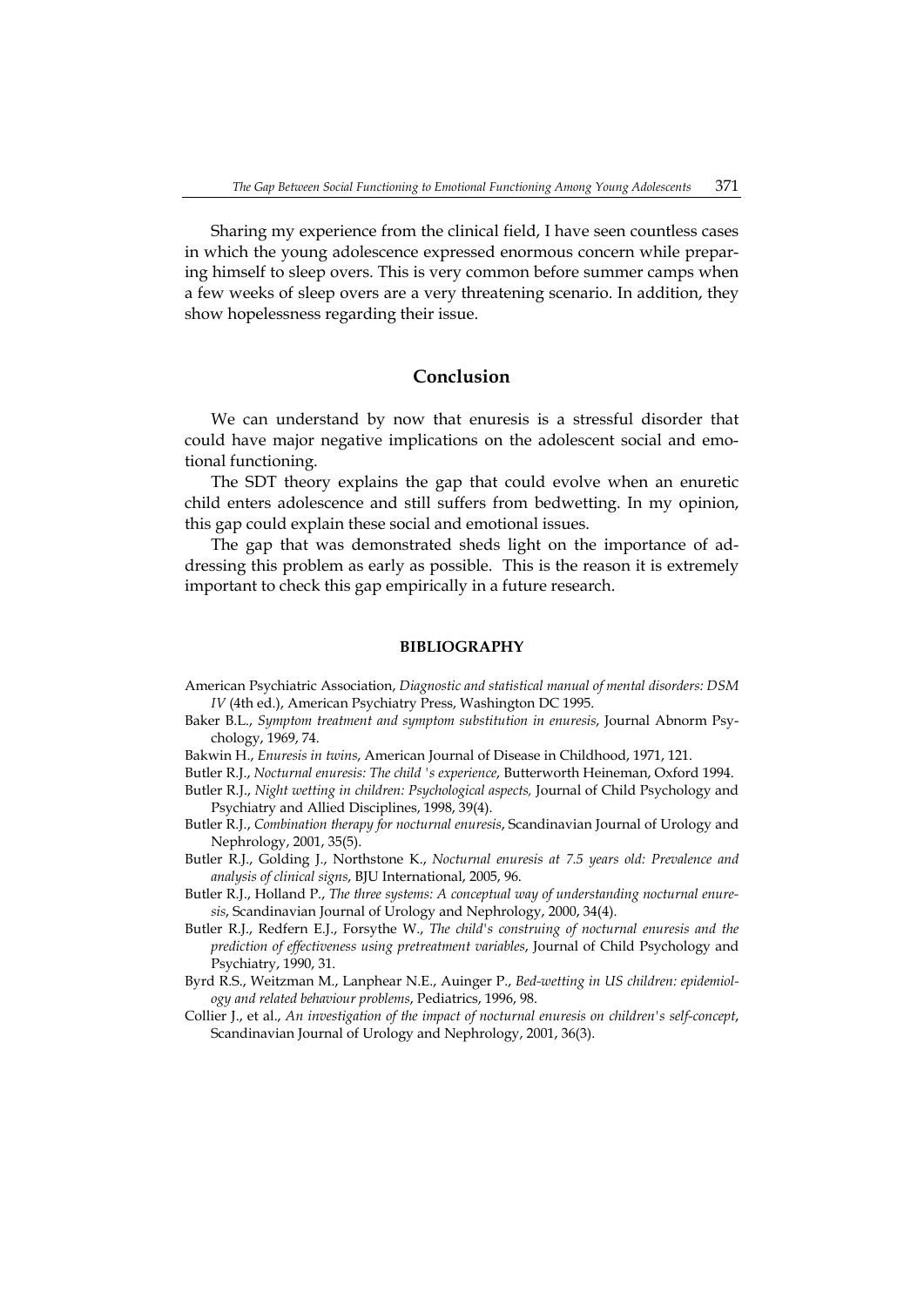- Feehan M., McGee R., Stanton W., Silvan S.R., *A 6 yr follow up of childhood enuresis: prevalence in adolescence and consequences for mental health*, Journal Pediatry Health Care, 1990, 26.
- Fergusson D.M., Horwood L.J., *Nocturnal Enuresis and behavioral-problems in adolescence A 15 year longitudinal study,* Pediatrics, 1994, 95(2).
- Fergusson D.M., Horwood L.J., Shannon F.T., *Secondary enuresis in a birth cohort of New Zealand children*, Paediatric and Perinatal Epidemiology, 1990, 4(1).
- Hägglöf B., Andrén O., Bergström E. et al., *Self-esteem before and after treatment in children with nocturnal enuresis and urinary incontinence*, Scandinavian Journal of Urology and Nephrology, 1997, 183.
- Heron K., Smyth J., Akano E., Wonderlich S., *Assessing body image in young children: A preliminary study of gender, age, and racial differences*, SAGE Open, 2013.
- Higgins E.T., *Self Discrepancy: A Theory Relating Self and Affect*, Psychological Review, 1987, 94, 3.
- Houts A.C., *Nocturnal enuresis as a biobehavioural problem*, Behavior Therapy, 1991, 22.
- Hyde T.M., Deep-Soboslay A., Iglesias B., Callicott J.H., Gold J.M., Meyer-Lindenberg A., Honea R.A., Bigelow L.B., Egan M.F., Emsellem E.M., Weinberger D.R., *Enuresis as a premorbid developmental marker of schizophrenia*, Brain, 2008, 131, 9.
- Jarvelin M.R., Vikevainen-Tervonen L., Moilanen I., Huttunen N.P., *Enuresis in seven year old children*, Acta Paediatrica Scandinavica, 1988, 77.
- Jarvelin M.R., Moilanen I., Kangas P., Moring K., Vikevainen-Tervonen L., Huttunen N.P., Seppanen J., *Aetiological and precipitating factors for childhood enuresis*, Acta Paediatrica Scandinavica, 1991, 80.
- Joinson C., Heron J., Edmond A., Butler R., *Psychological problems in children with bedwetting and combined (day and night) wetting: A UK population-based study*, Journal of Pediatric Psychology, 2007, 32(5).
- Miller K., *Concomitant nonpharmacologic therapy in the treatment of primary nocturnal enuresis*, Special Edition: Treatment of childhood enuresis. Clinical Pediatrics, 1993, July.
- Moffatt M.E., Kato C., Pless I.B., *Improvements in self-concept after treatment of nocturnal enuresis: randomized controlled trial*, Journal of Pediatrics, 1987, 110(4).
- Nevéus T., *Nocturnal enuresis-theoretic background and practical guidelines*, Pediatric Nephrology, 2011, 26(8).
- Nevéus T., Hetta J., Cnattingius S., Tuvemo T., Läckgren G., Olsson U., Stenberg A., *Depth of sleep and sleep habits among enuretic and incontinent children*, Acta Paediatrica, 1999, 88.
- Robinson J.C., Butler R.J., Holland P., Doherty-Williams D., *Self-construing in children with primary mono-symptomatic nocturnal enuresis: An investigation of three measures*, Scandinavian Journal of Urology and Nephrology, 2003, 37.
- Shaffer D., *Enuresis*, [in:] *Child and Adolescent Psychiatry: Modern Approaches*, eds. M. Rutter, L. Herso, Blackwell Scientific Publications, London 1985.
- Shaffer D., Gardner A., Hedge B., *Behaviour and bladder disturbance in enuretic children: A rational classification of a common disorder*, Developmental Medicine and Child Neurology, 1984, 26.
- Van Gool J.D., Nieuwenhuis E., ten Doeschate I.O., Messer T.P., de Jong T.P., *Subtypes in monosymptomatic nocturnal enuresis*, II., Scandinavian Journal of Urology and Nephrology, 1999, 202.
- Van Tijen N.M., Messer A.P., Namdar Z., *Percieved stress of nocturnal enuresis in childhood*, British Journal of Urology, 1998, 81 Suppl 3(6).